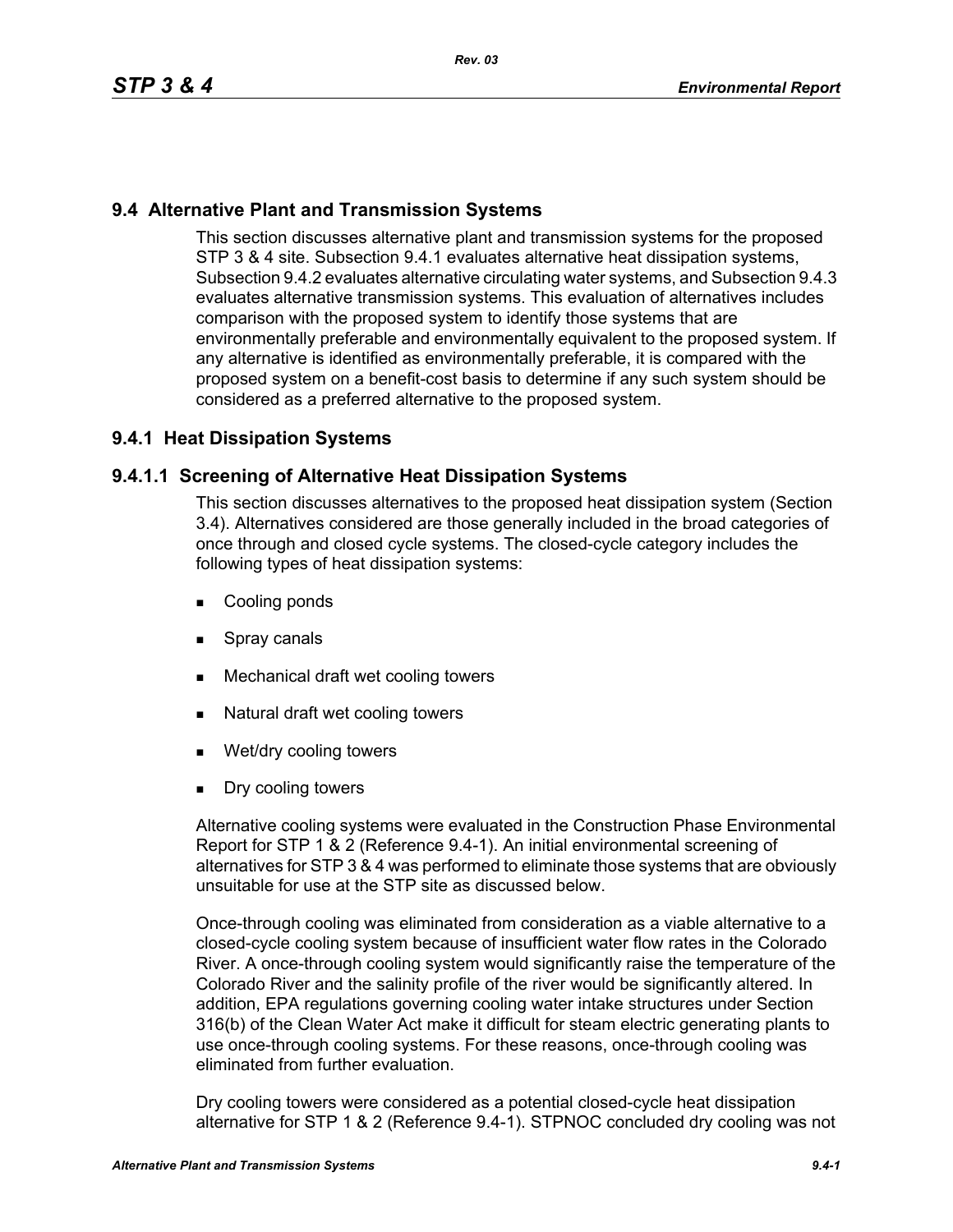a viable option because of high costs, operational problems, inadequate technology, and a lack of sufficient operating experience with large nuclear generating units. In its preamble to the final rule addressing cooling water intake structures for new facilities (66 FR 65256; December 18, 2001), EPA rejected dry cooling as the best available technology for a national standard for similar reasons. Dry cooling carries high capital and operating and maintenance costs. Manufacturers of large steam turbines have not yet developed turbine designs for reliable and efficient operation over the wide range of backpressures required for dry cooling towers. Dry cooling has a detrimental effect on electricity production by reducing the efficiency of steam turbines. Dry cooling requires the facility to use more energy than would be required with wet cooling towers to produce the same amount of electricity. This energy penalty is most significant in the warmer southern regions during summer months (periods of maximum dry-bulb temperature) when the demand for electricity is at its peak, such as the location of the STP facility. The energy penalty would result in an increase in environmental impacts as replacement generating capacity would be needed to offset the loss in efficiency from dry cooling. EPA concluded that dry cooling is appropriate in areas with limited water available for cooling or where the source of cooling water is associated with extremely sensitive biological resources (e.g., endangered species, specially protected areas). The site-specific conditions do not warrant further consideration of dry cooling for STP 3 & 4.

Four closed-cycle evaporative cooling tower systems, a closed-cycle spray canal, and a closed-cycle cooling reservoir were evaluated in detail for STP 1 & 2, including their economic costs and environmental impacts. These same alternatives are considered for STP 3 & 4. A screening comparison of the alternatives is provided in Table s 9.4-1 and 9.4-2. The analysis presented in the Construction Phase Environmental Report for STP 1 & 2 considered alternative systems for two net 1250 MWe nuclear generating units. The relative impacts of the heat dissipation system alternatives would be similar for the ABWR units (net 1300 MWe each) proposed as STP 3 & 4. Consequently, the evaluation presented in the Construction Phase Environmental Report for STP 1 & 2 (Reference 9.4-1) serves as the basis for the comparison of heat dissipation alternatives for STP 3 & 4.

# **9.4.1.1.1 Cooling Pond**

This section describes and evaluates the feasible alternative heat dissipation systems that use a closed-cycle cooling reservoir. As described in Section 3.4, a closed-cycle cooling system using the existing Main Cooling Reservoir (MCR), supplemented by mechanical draft cooling towers, is the preferred alternative for STP 3 & 4. Because of the intermittent nature of makeup water pumping operations (see Section 3.4), storage capacity is required to account for losses that occur during periods when no makeup water is available to offset them. In a simulated operation of the MCR over the projected 40-year operating life of STP 1 & 2 (Reference 9.4-1), STPNOC determined that a maximum storage volume of 162,400 acre-feet was required. An additional 24,600 acre-feet are required to provide sufficient cooling surface area to maintain reasonable plant efficiency for STP 1 & 2 following the worst drought period on record.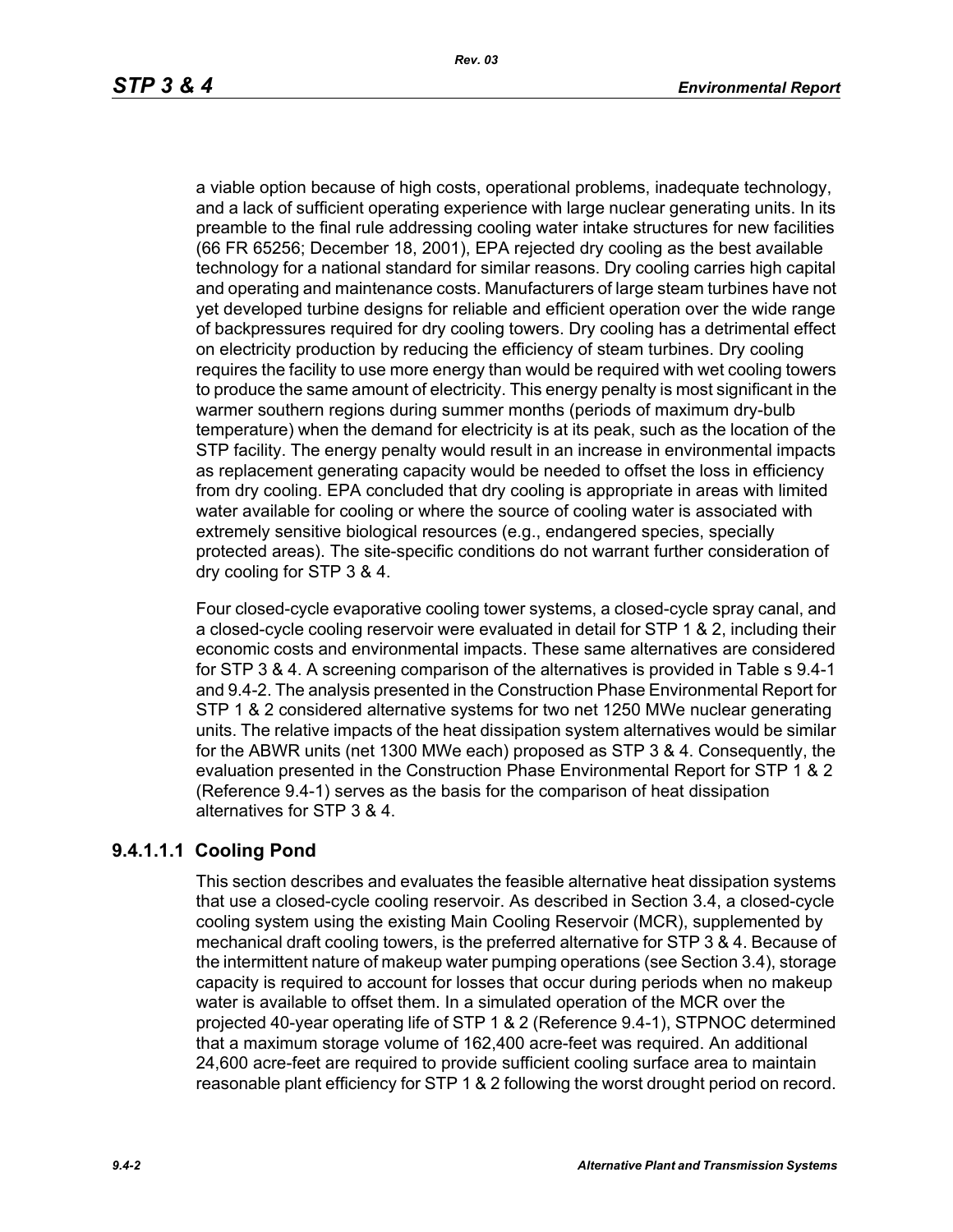As an alternative to the 7000-acre surface area selected for the MCR, a reduced MCR area of 3500 acres was previously considered as part of the initial STP 1 & 2 site evaluation. The reduction in MCR surface area reduced the net natural evaporative losses; however, the remaining losses still resulted in an estimated total storage requirement of 126,000 acre-feet. This storage volume would require a normal operating elevation for the reduced area MCR of 58.3 ft mean sea level (MSL). STPNOC considered a normal maximum operating level higher than approximately 49 feet MSL to be impracticable given the limitations on plant layout and design. The potential effects resulting from a breach of the MCR embankment and the subsequent rush of water into the plant and the economics of the embankment construction make the higher operating level impractical. Consequently a 7000-acre reservoir was selected as the design basis for the STP site.

STPNOC concluded in the STP 1 & 2 construction phase ER that the 7000-acre MCR would provide adequate cooling capacity for a design thermal load of approximately 5000 MWe. This is roughly the combined load of STP 1 & 2 (two 1250 MWe units) and 3 & 4 (two 1300 MWe units). STPNOC recently reevaluated the thermal performance of the MCR and concluded the cooling capacity was adequate to support the heat load of STP 1 & 2 and STP 3 & 4.

Makeup water would be pumped to the MCR on an intermittent basis from the estuarine portion of the Colorado River. If necessary, blowdown from the MCR would be discharged to the river. The makeup and blowdown requirements for the MCR are described in Section 3.4.

For the spray canal and cooling tower alternatives in the STP 1 & 2 construction phase ER, STPNOC evaluated the withdrawal of makeup water from the freshwater portion of the Colorado River upstream of the Fabridam near Bay City, and transport of this water supply to the STP site via canal. Because of water availability considerations and thermal regulations for the Colorado River, STPNOC had estimated an 1800-acre storage reservoir for makeup water and a 325-acre holding reservoir for blowdown would be required to operate the spray canal and cooling tower alternative systems for STP 1 & 2 (Reference 9.4-1). For the application of these alternative heat dissipation systems to STP 3 & 4, STPNOC assumed the MCR could perform the functions of the additional reservoirs and the only land requirements would be those associated with the cooling system components (e.g., spray canal or cooling towers, piping, intake and return structures). Other attributes of these heat dissipation alternatives are described in the following sections.

# **9.4.1.1.2 Spray Canal**

This alternative would add a new canal equipped with an array of spray modules to promote evaporative cooling. The spray canal evaluated for STP 1 & 2 had an effective length of 20,250 feet and a width of 200 feet. The power spray modules would be placed in rows of four across the canal and spaced approximately 180 feet apart in the direction of flow in the canal. Each spray module would contain a single nozzle powered by a 75-horsepower motor. Each pass would consist of a row of four spray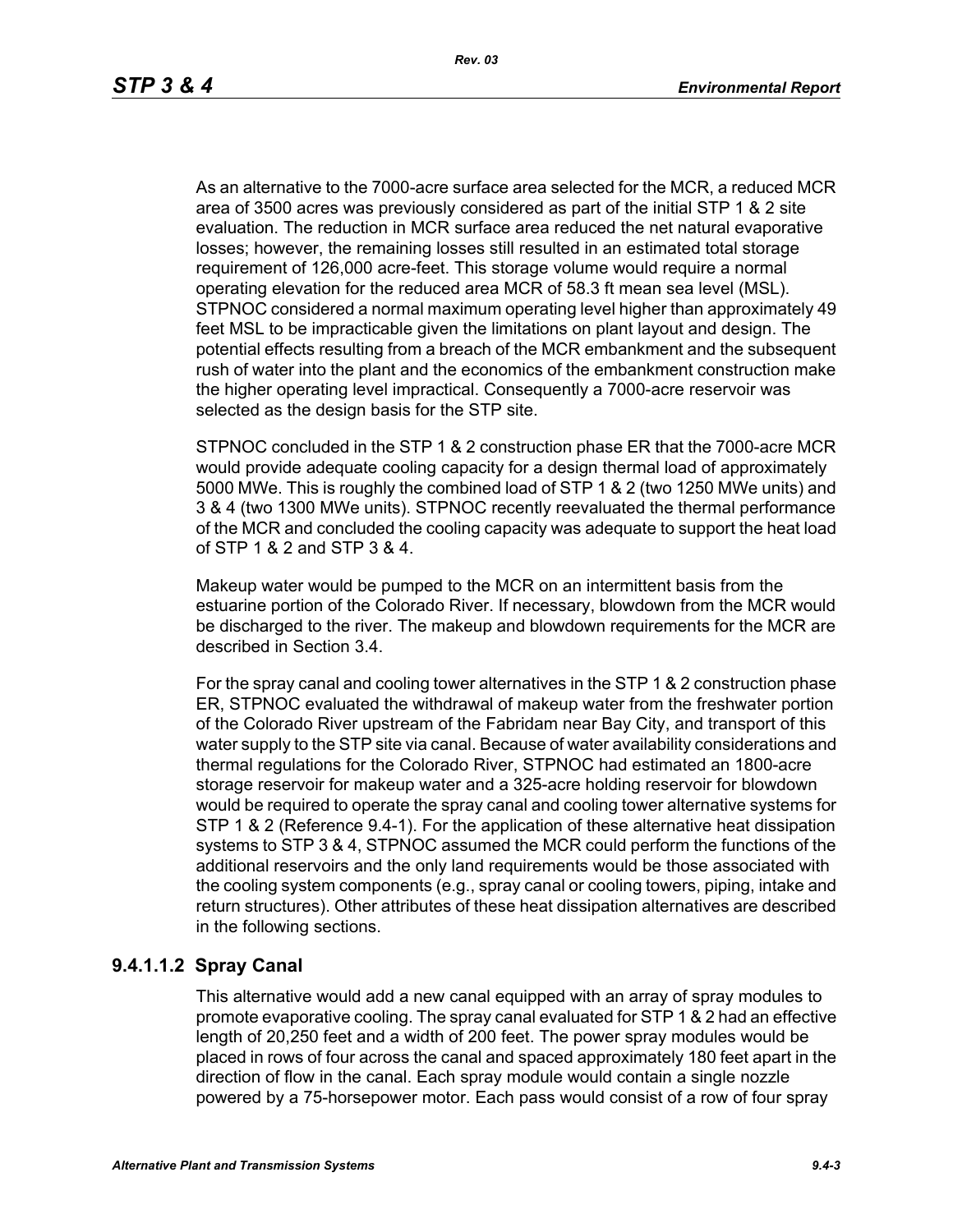nozzles across the canal. The canal would contain 448 power spray module units and 112 passes with each module floating on the surface of the water.

Condenser water would be cooled by pumping the water in the canal through the spray nozzles, thereby breaking the water into small droplets. The spray from each nozzle would rise to a height of approximately 16 feet and fall in a circular pattern with a diameter of approximately 50 feet at the surface of the canal. Since the water droplets are cooled by evaporation and by sensible heat transfer, due to increased surface area of the water droplets, the water temperature falling back into the canal is reduced. Circulation of the cooling air would be provided by the prevailing wind at the ambient temperature and by the vertical velocity resulting from the increased buoyancy of the warm, moist air.

#### **9.4.1.1.3 Mechanical Draft Wet Cooling Towers**

This alternative consists of three towers, each containing 12 cells, for each nuclear generating unit. The towers would be located with their longitudinal axes parallel to the direction of prevailing wind to minimize aerodynamic downwash of the exhaust plumes to ground level and to enhance the merging of the exhaust plumes from adjacent cells, increasing the plume rise. Ground-level fogging and icing would be minimized as would the channeling of moist air from the exhaust of one tower to the intake of another. A fan would be located near the top of each cell, to draw ambient air into and through the cell. The warmed water from the condenser would be cooled by evaporative and sensible heat transfer by contact with the ambient air in the fill (packing) section of each cell.

# **9.4.1.1.4 Natural Draft Wet Cooling Towers**

This alternative consists of a single hyperbolic tower, 500 feet high, for each nuclear generating unit. The density difference between the ambient air outside the tower and the warm moist air inside would provide the driving force for the air circulation through the tower. The natural draft tower must be relatively tall to achieve adequate air flow rates through the tower. Circulating water leaving the condenser is sprayed by nozzles into the fill section of the tower, where the droplets are brought in contact with the circulating air. The water is cooled through evaporative and sensible heat transfer. Because of the relatively high release points and the buoyancy of the plumes from natural draft towers, recirculation of the exhaust between towers is generally not encountered. The positioning of natural draft towers within the STP site boundaries is less critical than for other evaporative heat dissipation alternatives.

# **9.4.1.1.5 Mechanical Draft Wet/Dry Cooling Towers**

This alternative consists of four towers, each containing 12 cells, for each nuclear generating unit. Similar to the mechanical draft towers discussed previously, these towers would be located with their longitudinal axes parallel to the direction of prevailing wind to minimize recirculation of the exhaust plume. STPNOC evaluated a parallel path variety of wet/dry cooling towers in which the air-cooled heat exchanger is located above an evaporative wet section. The wet section of the tower would be similar to that of the mechanical draft wet tower described above. Warmed water from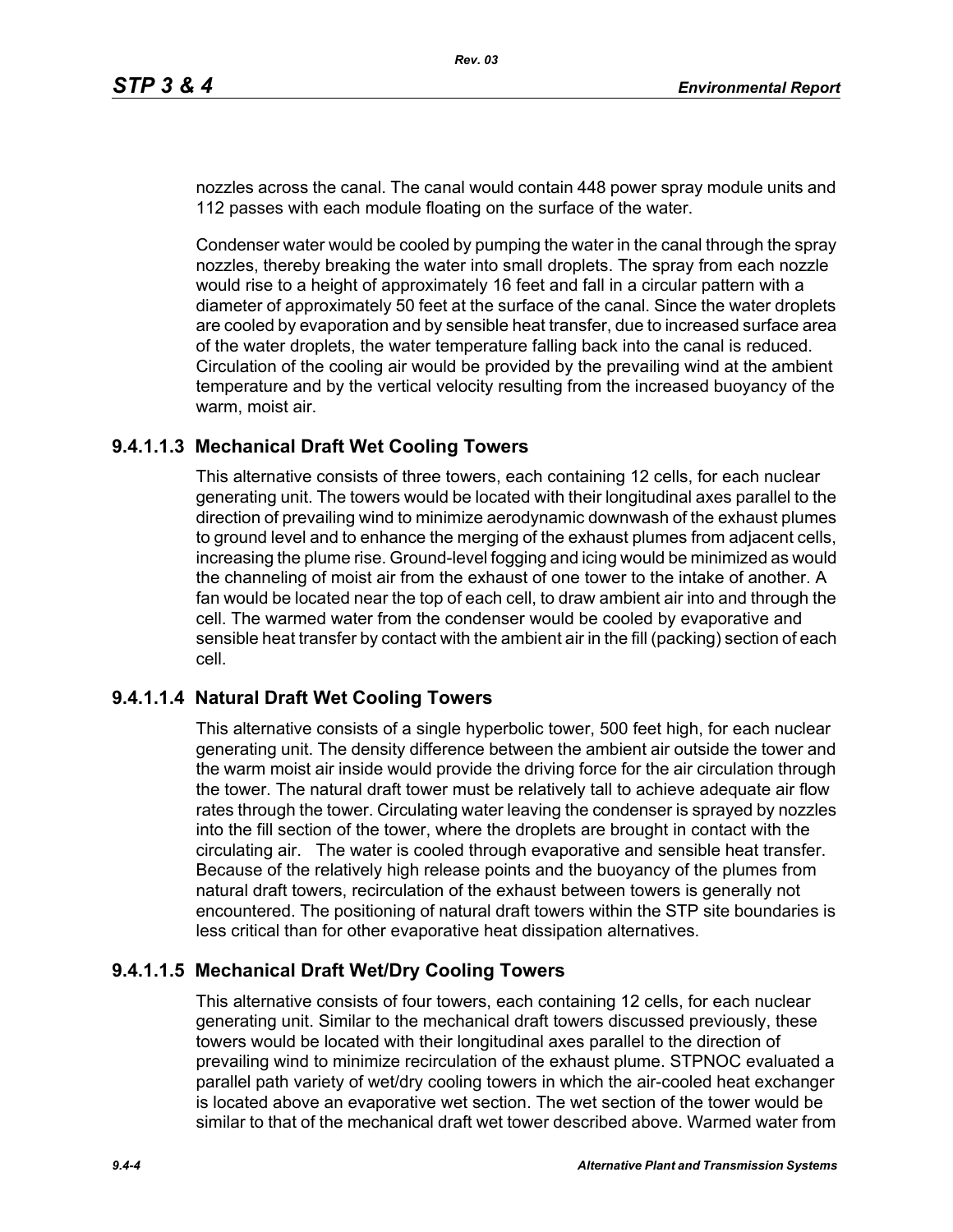the condenser first passes through the tube side of the air-cooled heat exchanger, where it is cooled by a stream of ambient air. A fan located above the dry section draws the ambient air through the tower. The partially cooled water then passes through the wet section of the tower, where it is further cooled by evaporative and sensible heat transfer. The air streams from both the wet and dry sections of the tower are thoroughly mixed before being exhausted to the atmosphere. The mixed exhaust stream is in an unsaturated condition which reduces the potential for fogging. For the type of wet/dry towers under consideration, the relative humidity of the exhaust air would be approximately 70% over the entire range of operating conditions.

This type of cooling tower is used primarily in areas where plume abatement is necessary for aesthetic reasons or to minimize fogging and icing produced by the tower plume. Wet/dry cooling towers use approximately two-thirds to one-half less water than wet cooling towers (Reference 9.4-2). Neither of these advantages is significant for the STP site. Additionally, somewhat more land is required for the wet/dry cooling tower because of the additional equipment (fans and cooling coils) required in the tower assembly. The same disadvantages described above for dry cooling towers would also apply to the dry cooling portion of the wet/dry cooling tower. The dry cooling process is not as efficient as the wet cooling process because it requires the movement of a large amount of air through the heat exchanger to achieve the necessary cooling. This movement is accomplished by fans. This results in less net electrical power for distribution. Consequently, there would be an increase in environmental impacts because a replacement generating capacity would be needed to offset the loss in efficiency from dry cooling.

#### **9.4.1.1.6 Fan-Assisted Natural Draft Cooling Towers**

Fan-assisted natural draft towers combine some of the characteristics of mechanical and natural draft towers. This alternative consists of three cooling towers for each nuclear generating unit. For STP 1 & 2, STPNOC had evaluated a tower height of 176.5 feet and base diameter of 206 feet. Each tower is equipped with a single fan near the exit of the tower. Air circulation is achieved by both the forced draft produced by the fan and the natural draft resulting from the difference in density between air inside and outside of the tower. Recirculation of warm moist air between towers would occur infrequently given the discharge height of the tower.

#### **9.4.1.2 Analysis of Alternative Heat Dissipation Systems**

Six closed-cycle cooling systems are considered suitable heat dissipation systems for the STP site and are evaluated in detail. A cooling pond (the MCR) was selected as the preferred alternative and evaluated in Chapters 4 and 5 of the ER. In accordance with NUREG-1555, the five alternative heat dissipation systems were evaluated for land use, water use, and other environmental requirements. The screening comparison of these alternatives is presented in Tables 9.4-1 and 9.4-2. None of the alternative systems is considered environmentally preferable to the MCR, which is the proposed heat dissipation system for STP 3 & 4.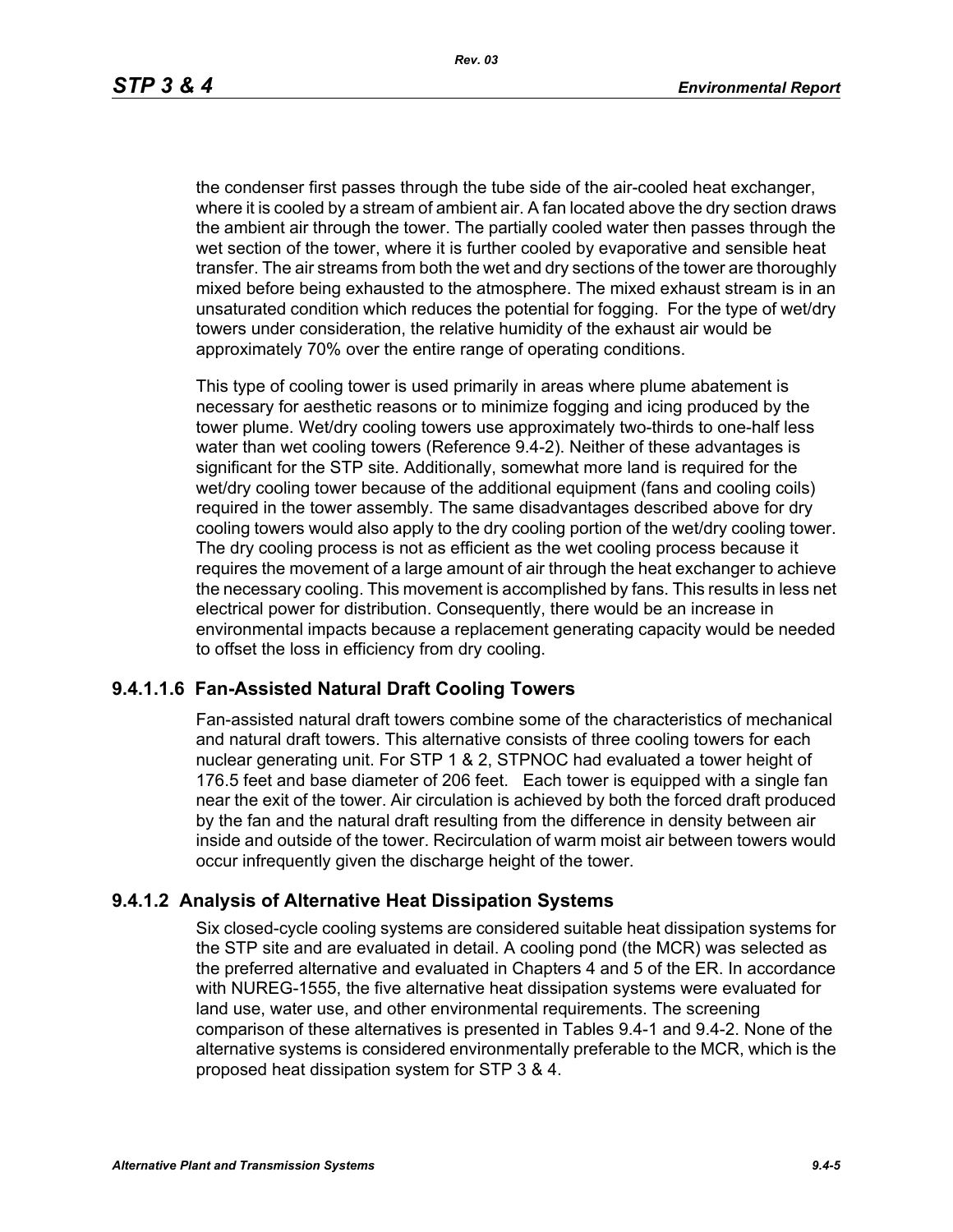# **9.4.2 Circulating Water Systems**

In accordance with NUREG-1555, this section considers alternatives to the following components of the plant circulating water system:

- **n** intake systems
- **discharge systems**
- water supply
- water treatment

NUREG-1555 indicates that the applicant should consider only those alternatives that are applicable at the proposed site and are compatible with the proposed heat dissipation system. As discussed in Section 9.4.1, six closed-cycle cooling systems are considered viable heat dissipation systems for the STP site.

Heat dissipation with each of the alternative systems relies on evaporation for heat transfer. The water from the cooling system lost to the atmosphere through evaporation must be replaced. In addition, this evaporation would result in an increase in the concentration of solids in the circulating water. To control solids, a portion of the recirculated water must be removed, or blown down, and replaced with fresh water. In addition to the blowdown and evaporative losses, a small percentage of water in the form of droplets (drift) would be lost from the cooling tower systems. Makeup water pumped from the Colorado River intake structure (Subsection 9.4.2.1) would be used to replace water lost by evaporation, blowdown, and drift from the cooling systems. Blowdown water would be returned to the river via a discharge structure at the shoreline (Subsection 9.4.2.2).

# **9.4.2.1 Intake Systems**

Standard technical practice was followed in siting and designing the makeup water intake structure at the Colorado River for the original plant. The intake structure was designed originally to serve four units, so no additional design modifications are required for this project. The intake bays, fish screens, trash racks, and bypass system are already operational for STP 1 & 2. The refurbishment of the intake structure to accommodate STP 3 & 4 will consist of installing new pumps and traveling screens in existing housings.

As described in Subsection 5.3.1.2, when required, water will be pumped from the Colorado River through a shoreline intake system at 0.5 feet per second, and passed through trash racks and through traveling screens with a 3/8-inch (9.5 millimeters) mesh. The traveling screens will operate intermittently to coincide with the intermittent withdrawal of river water. Fish collected on the screens can be returned to the river by being washed off and sluiced through a fish bypass pipe. The point of return is at the downstream end of the intake structure, approximately 0.6 meters (2 feet) below normal water elevation.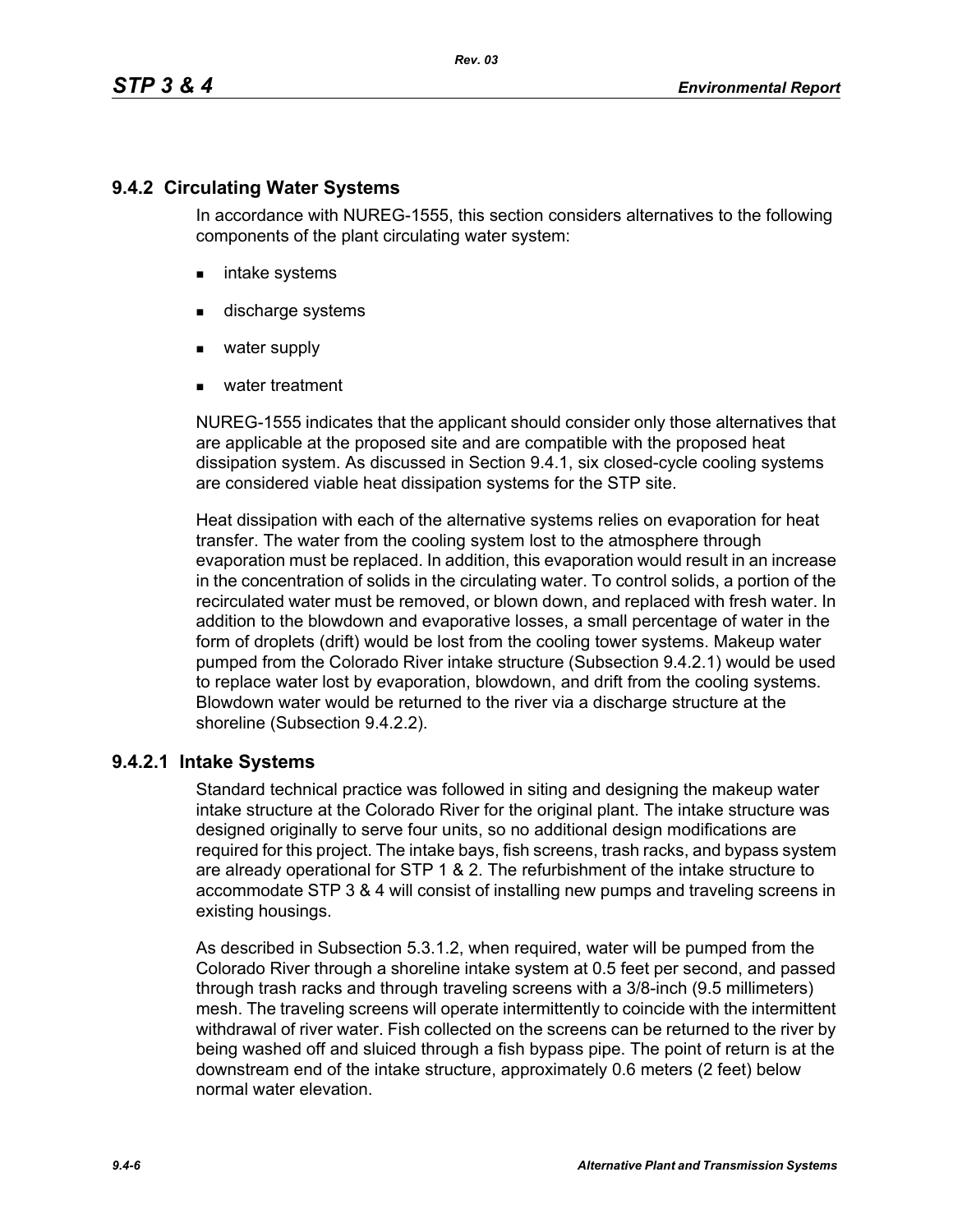Approach and through-screen velocities are regulated by EPA and the states and subject to review under best management practices (40 CFR 401.14). The approach velocity for STP 1 & 2 was designed to be 0.5 feet per second (Subsection 5.3.1.2). The approach velocity of 0.5 feet per second is not expected to change when STP 3 & 4 become operational (Subsection 5.3.1.2). Alternate locations for the STP 3 & 4 water intake would increase the amount of land impacted by construction. In addition, pumping costs could increase because of a longer distance from the makeup water intake to the MCR. No environmentally preferable alternatives to the use of the existing makeup water intake structure or alternative locations for a makeup water intake structure were identified.

As part of the proposed heat dissipation system, STPNOC considered four potential designs/locations for the STP 3 & 4 circulating water intake structure at the MCR.

- **D** Option 1 Intake structure located along the dike separating the STP 1 & 2 circulating water intake structure and return.
- Option 2 Intake structure located to the west of the combined STP 1 & 2 and STP 3 & 4 circulating water return flows, intakes and discharges separated by dikes.
- **D** Option 3 Offshore intake positioned directly south of the STP 1 & 2 intake structure. Piping from intake to run through the dike to a shoreline structure located to the west of the STP 1 & 2 intake
- **D** Option  $4$  Intake structure located immediately adjacent to the STP 1 & 2 intake structure, portion of dike removed to accommodate placement of STP 3 & 4 intake structure between STP 1 & 2 intake and discharge outfall

Table 9.4-3 provides a comparison of these alternative circulating water intake designs/locations. Option 1 was selected as the preferred alternative. Each of the other options had at least one factor (cooling efficiency, construction cost, interference with ongoing plant operations) that prevented it from being a viable option. None of the other options were environmentally preferable to the proposed design.

# **9.4.2.2 Discharge Systems**

As described in Section 3.4, the circulating water system for STP 3 & 4 would be a closed-cycle cooling reservoir system. All cooling system discharges, including blowdown from the mechanical draft cooling towers that serve as the Ultimate Heat Sink (UHS), would be discharged to the MCR via a new circulating water return. The design is similar to the existing circulating water return for STP 1 & 2. No environmentally preferable alternatives to the proposed return were identified.

A dike will separate the circulating water intake structure and return to avoid recirculation and to promote cooling efficiency by lengthening the cooling water flow path. The new circulating water return from STP 3 & 4 would be located adjacent to the existing STP 1 & 2 return. The location of the return and placement of dikes would be determined by the location of the circulating water intake structure for STP 3 & 4 and associated pipe routing (see Subsection 9.4.2.1).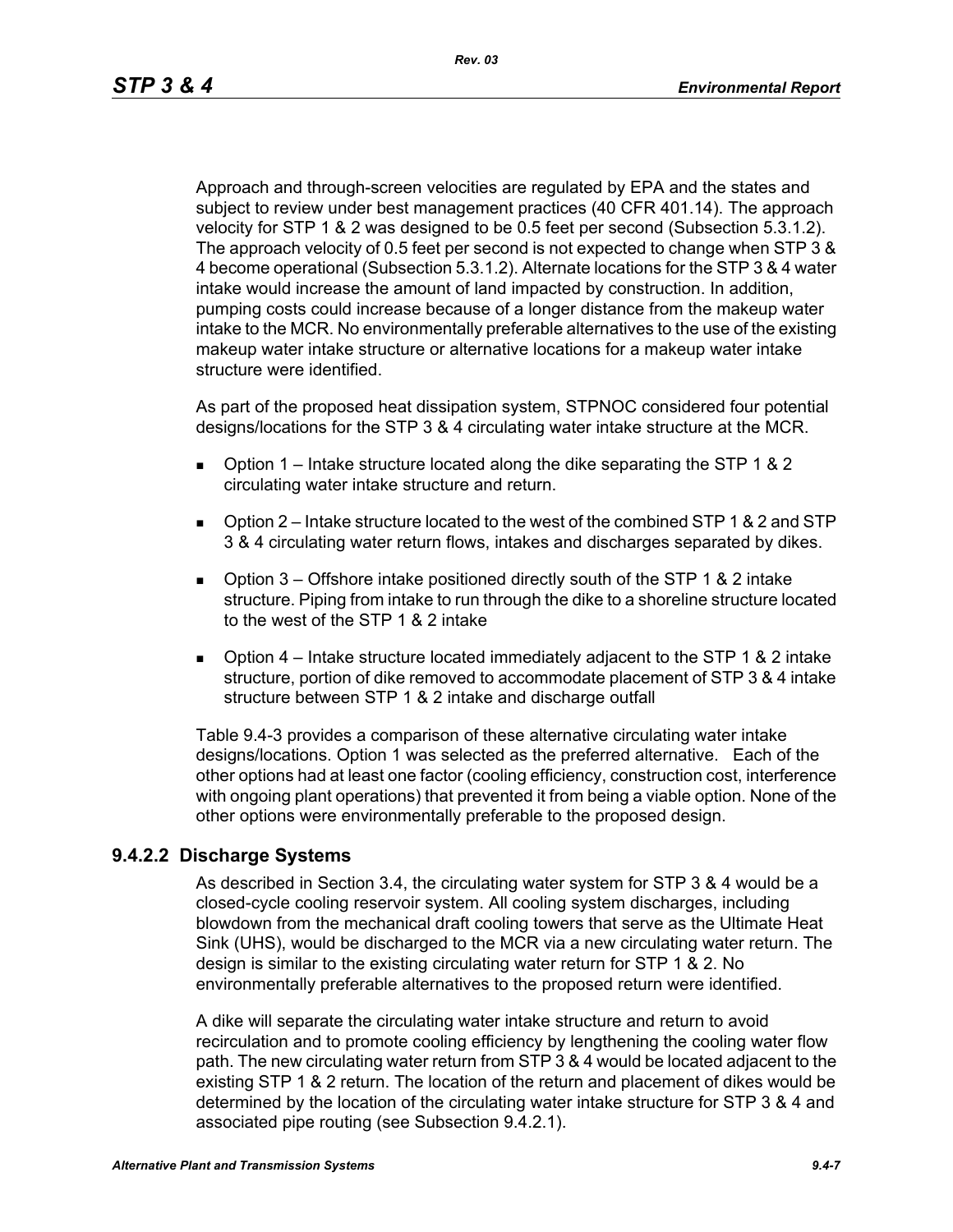MCR water quality, and thus the quality of any blowdown water from the MCR, is maintained by selective diversion from the Colorado River during high river flow conditions (>1200 cubic feet per second). The maximum operating level of the MCR was increased from 45 to 47 feet MSL to take advantage of reservoir makeup opportunities when river flows are high. Projections on water quality in the MCR and additional upstream demands on the Colorado River could necessitate the use of the permitted reservoir blowdown system to maintain water quality (Reference 9.4-3).

As discussed in Section 3.4, blowdown from the MCR would be directed to the Colorado River via the existing blowdown structure, which includes a 1.1-mile-long discharge line that extends downstream along the west bank of the river and is equipped with seven discharge ports. One or more of the ports may be opened, depending on river flows, to promote rapid mixing of the effluent. Because the blowdown flow would be a small percentage of the Colorado River flow (Subsection 5.3.2), the effect on temperature downstream in the Colorado River would be negligible, and limited to an area in the immediate vicinity of the blowdown line. Similarly, chemical discharges would mix quickly with the larger freshwater flow of the Colorado River and impacts to aquatic communities will be small. Because STPNOC has proposed to use the existing blowdown structure and the impacts of its operation are SMALL, no consideration of alternatives to the proposed design was needed.

#### **9.4.2.3 Water Supply**

The Colorado River would supply makeup water to the MCR to replace evaporative and seepage losses. Circulating water would be withdrawn from the MCR for condenser and turbine system cooling. The circulating water would be returned to the MCR. Groundwater wells would provide makeup water to the UHS (two mechanical draft cooling towers) and, indirectly (as blowdown from the towers) to the MCR. During normal operation, approximately 500 gpm of groundwater would be returned as surface water to the MCR (Table 3.3.1).

Hydrological studies in support of construction of STP 1 & 2 (Reference 9.4-1) showed a dependable supply of unappropriated water in the Colorado River during the six winter months of October through March. These studies involved an assessment for the years 1949 to 1971, and indicated that this water supply can be supplemented from flood flows during the other periods of the year. These conclusions remain valid for STP 3 & 4. The 7000-acre MCR is required for storage given the recurrence of droughts. Reservoir water quality is maintained by selective pumping from the Colorado River during high flow conditions. STPNOC has developed guidelines for water management during drought conditions that require actions at decreasing MCR levels. These guidelines allow water quality to be reduced in order to maintain MCR level during drought conditions (Reference 9.4-3).

In support of STP 1 & 2, STPNOC considered obtaining makeup water for the MCR from the Gulf of Mexico. While the use of makeup water from the Gulf of Mexico on a continuous basis would reduce the required size of the MCR, the costs associated with transporting makeup water and returning blowdown approximately 18 miles to the Gulf of Mexico make this alternative economically unattractive in comparison to using estuarine water from the Colorado River. Use of salt water from the Gulf of Mexico was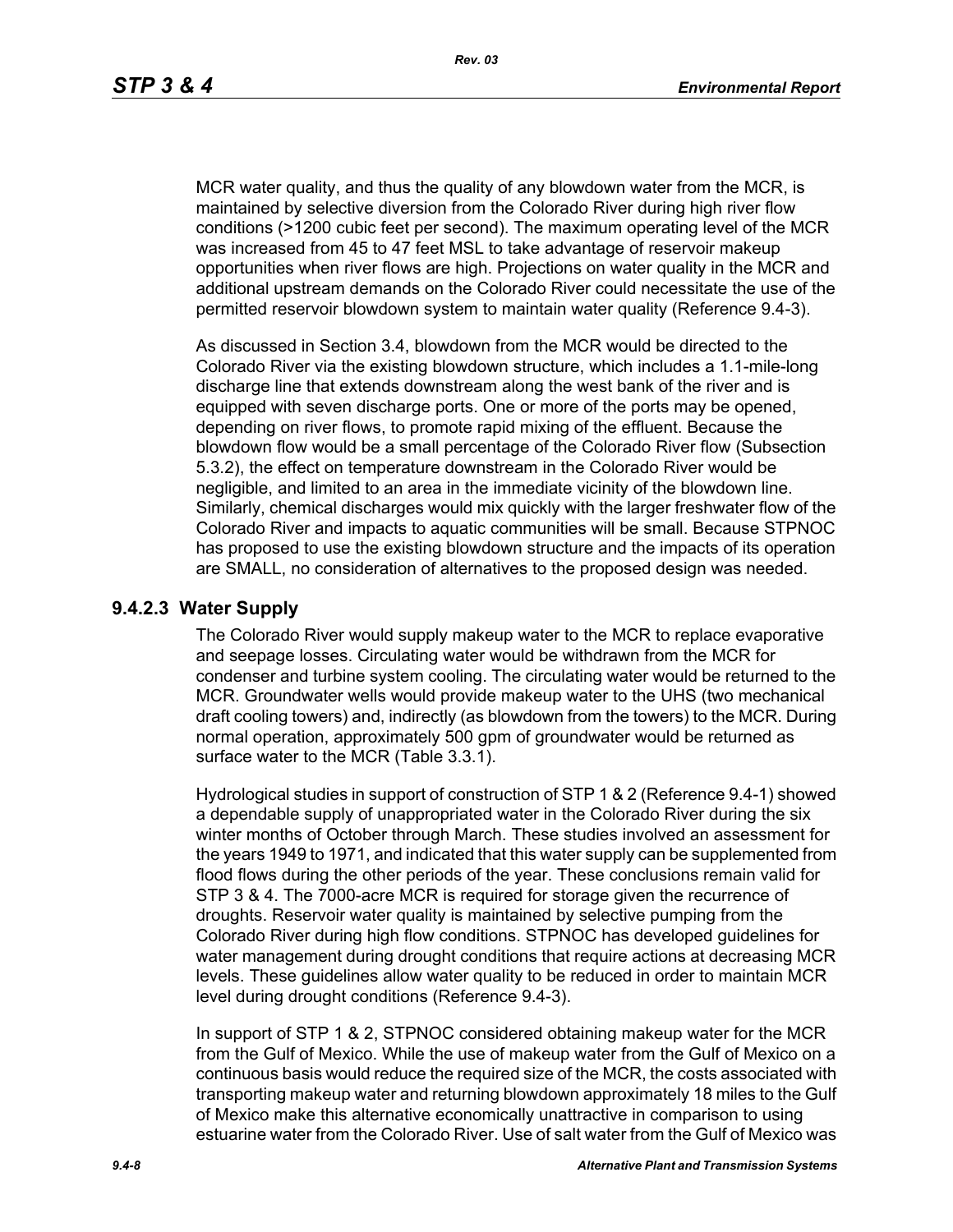also less desirable than the use of estuarine waters because of engineering problems associated with saltwater operation and because of the ecological impacts associated with the long pipeline and with the withdrawal of makeup water from, and the discharge of blowdown to, the Gulf. This alternative is not environmental preferable to the proposed makeup water supply from the Colorado River.

In the case of the cooling reservoir, makeup water would be pumped on an intermittent basis from the estuarine portion of the Colorado River. The makeup and blowdown schemes for the MCR are described in Section 3.4. In the case of the spray canal or cooling tower systems, makeup water would be withdrawn from the freshwater portion of the Colorado River above the Fabridam near Bay City. The makeup water would be transported to the site via canal. Because of water availability considerations and thermal regulations for the river, STPNOC estimated an 1800-acre storage reservoir for makeup water and a 325-acre holding reservoir for blowdown would be required to operate the spray canal or cooling tower alternative heat dissipation systems (Reference 9.4-1). In evaluating alternative heat dissipation systems for STP 3 & 4, STPNOC assumed the functions of these additional reservoirs could be performed by the existing MCR with water supplied from the freshwater portion of the Colorado River. Construction of these additional reservoirs would not be environmentally preferable to use of the existing MCR.

STPNOC estimates that a supply of approximately 60,000 acre-feet per year of makeup water from upstream sources would be required to operate the spray canal or cooling tower alternative systems for STP 1 & 2 during years of relatively low rainfall and high gross evaporation from the onsite reservoir. The cost of purchasing makeup water from the reservoirs near Austin was estimated at \$15 per acre-foot during the planning for STP 1 & 2 (Reference 9.4-1) and would be higher now. In the case of the cooling pond (MCR) alternative, makeup water could be supplied from the estuarine portion of the Colorado River for the cost of pumping. Alternative sources of water, such as the use of the reservoirs near Austin, would represent a future loss of that freshwater supply for alternative uses and would not be environmentally preferable to the current STP water supply from the estuarine portion of the Colorado River.

#### **9.4.2.4 Water Treatment**

As described in Subsection 3.3.2, the Colorado River would be the source of makeup water to the MCR which provides cooling for the new units' circulating water system. This water supply would be treated by injecting biocides at the intake structure to control biofouling in the circulating water system and associated piping. Because STP 3 & 4 would use the same water supply as the existing units, STPNOC expects that makeup and process water for the proposed units would be treated in the same manner.

Biocides or chemical additives would be from those approved by the U.S. Environmental Protection Agency or the state of Texas and the volume and concentration of each constituent discharged to the environment would meet the requirements established in the Texas Pollutant Discharge Elimination System (TPDES) permit. This permit would be revised, as necessary, to accommodate the construction and operational needs of STP 3 & 4. The final choice of water treatment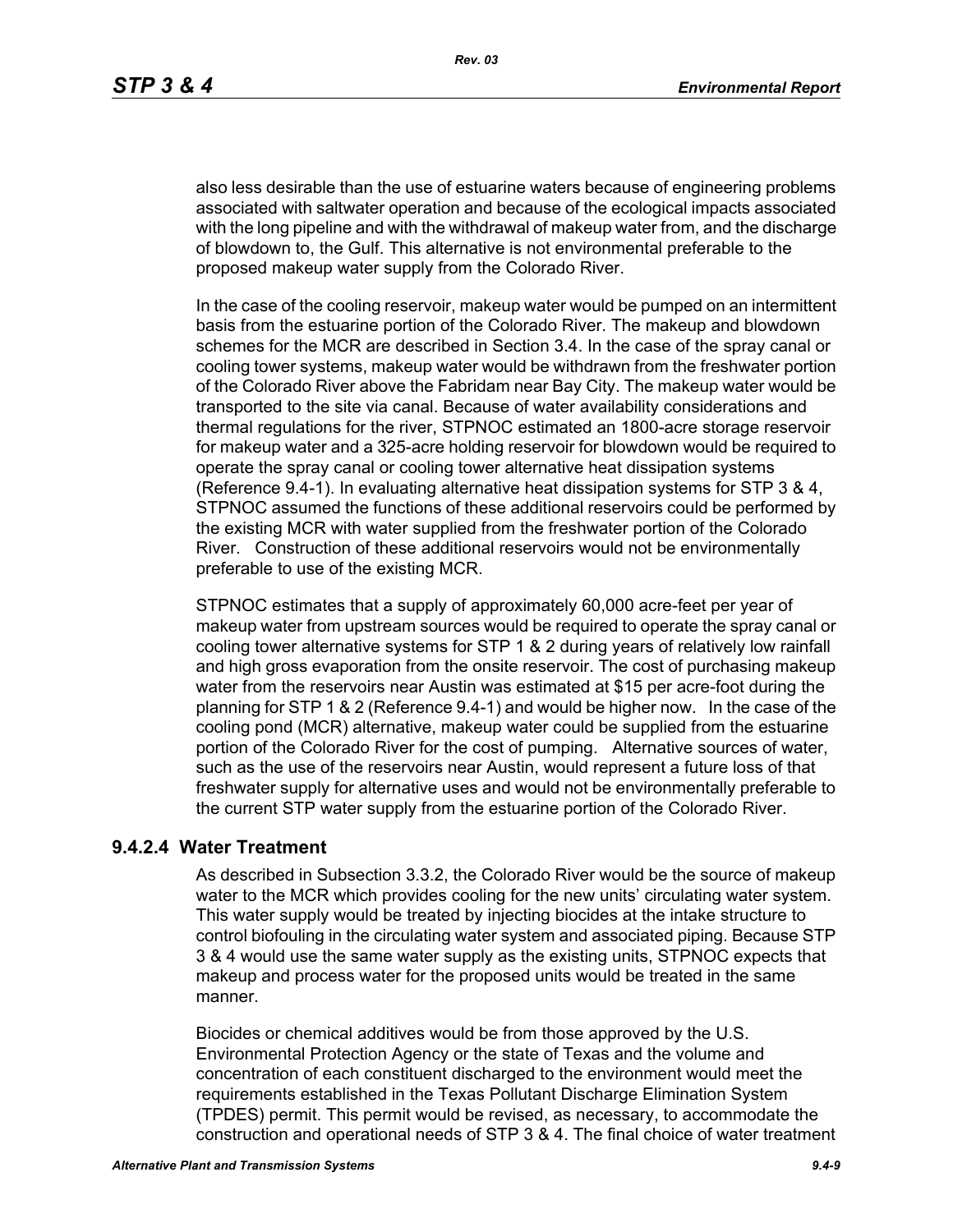chemicals or combination of chemicals would be dictated by makeup water conditions, technical feasibility, economics, and discharge permit requirements. Since the discharges from the system would be subject to TPDES permit limitations that consider aquatic impacts, these limitations would ensure that there would be no significant impact from these discharges and, thus, different water treatment chemicals would be not be environmentally preferable to the existing impacts.

#### **9.4.3 Transmission Systems**

New 345kV towers and lines would be constructed from the new STP 3 & 4 switchyard to connect to existing transmission lines on the STP site. Some modifications to the transmission system would be required; however, no new transmission lines or offsite rights-of-way would be associated with STP 3 & 4. Because the additional power provided by STP 3 & 4 would be transmitted over without significant additional environmental impacts, no new transmission system alternatives were considered.

Some modifications to the transmission system would be required. The Electric Reliability Council of Texas (ERCOT) Screening Study (Reference 9.4-4) calls for approximately 20 miles of conductor replacement to accommodate the additional current. There would be no change in line voltage and no new corridors would be needed. As discussed in Section 3.7, some towers would be replaced in order to maintain the National Electric Safety Code (NESC) standards in sag clearance.

To reduce the potential of vehicle-to-ground short-circuit shock to vehicles parked beneath the lines, all existing STP transmission lines are currently designed to provide clearances consistent with the NESC 5-milliamp rule and AEP and CenterPoint engineering standards. The upgrade of the existing transmission system described in Section 3.7 and Subsection 2.2.2.2 would likely change the geometry of the power lines, because the new conductors would sag differently and new towers would likely be taller. All transmission lines would continue to comply with the NESC and AEP and CenterPoint engineering standards.

The ERCOT Screening Study (Reference 9.4-4) identifies that some system improvements are needed to reduce thermal overloads caused by increased energy exports that would come from STP associated with the proposed interconnection. As discussed in Subsection 3.7.1, electrical design parameters, including transmission design voltage or voltages, line capacity, conductor type and configuration, spacing between phases, minimum conductor clearances to ground, maximum predicted electrical-field strength(s) at 1 meter above grade, the predicted electric-field strength(s) at the edge of rights-of way in kilovolts per meter, and the design for these values will be established from the final AEP Interconnection study.

The AEP Interconnection Study (Reference 9.4-5) evaluated a total of 11 different options to accommodate STP 3 & 4. These options consisted of different combinations of upgrades to transmission lines and alternative substation configurations. Five of the options were eliminated for technical feasibility reasons, while three other options were eliminated because they did not demonstrate a superior benefit compared to the retained options. Three options were retained for further detailed engineering analysis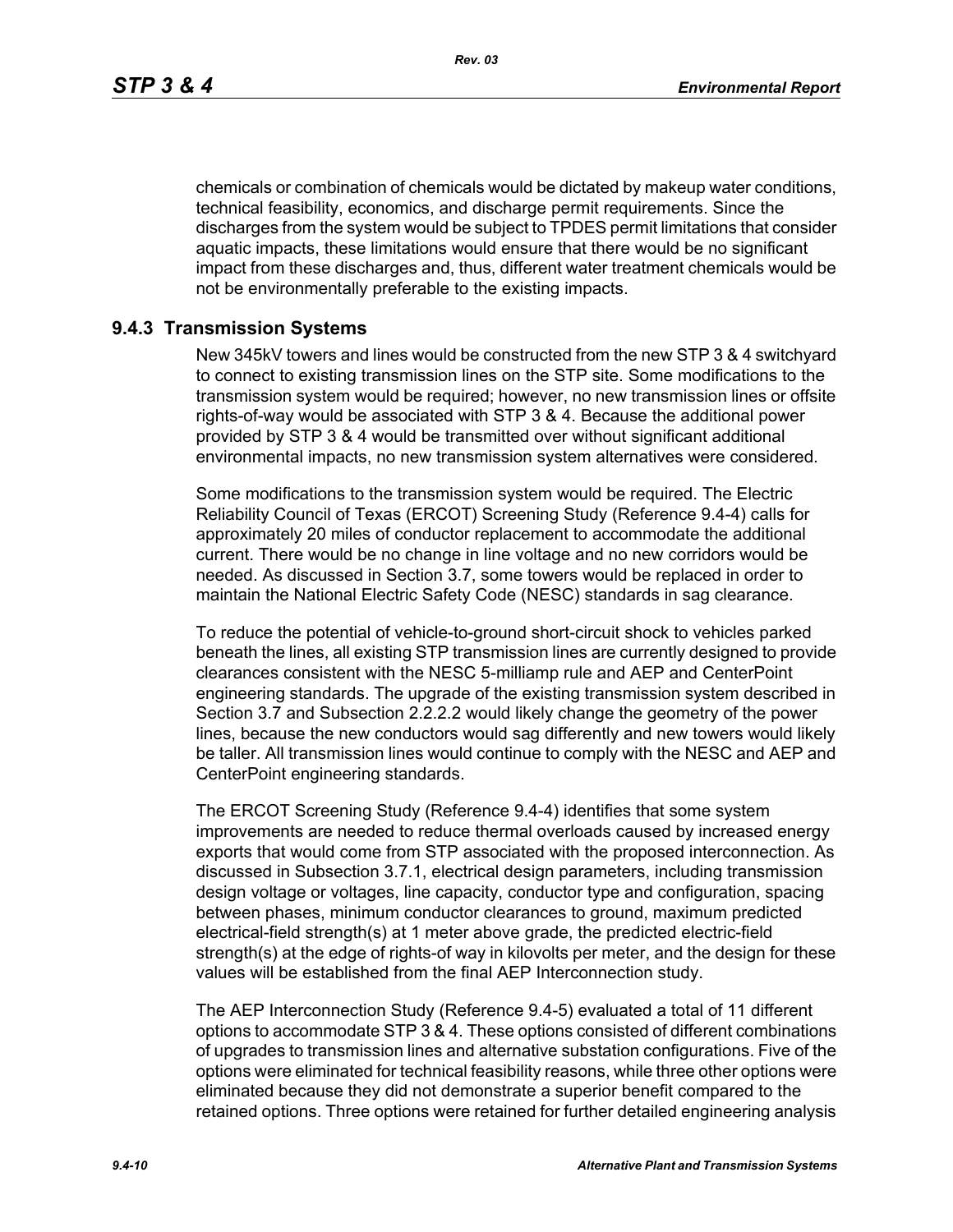(Reference 9.4-5). STPNOC expects that the environmental impacts of any of these three options would be similar.

# **9.4.4 References**

- 9.4-1 STP (South Texas Project) 1974. South Texas Project Units 1 & 2 Environmental Report, Amendment 2, October 25.
- 9.4-2 "Technical Development Document for the Final Regulations Addressing Cooling Water Intake Structures for New Facilities," EPA (U.S. Environmental Protection Agency), EPA-821-R-01-036, November, 2001.
- 9.4-3 STPNOC (South Texas Project Nuclear Operating Company) 2005. Water Conservation Plan, South Texas Project Electric Generating Station, Rev. 1, May 1.
- 9.4-4 ERCOT (Electric Reliability Council of Texas) 2007. 15INR0008 Generation Interconnect Screening Study, Matagorda County, TX. January 8.
- 9.4-5 "Interconnection Study for New Generation in Matagorda County," AEP (American Electric Power Service Corporation) 2007. 15NR0008, June.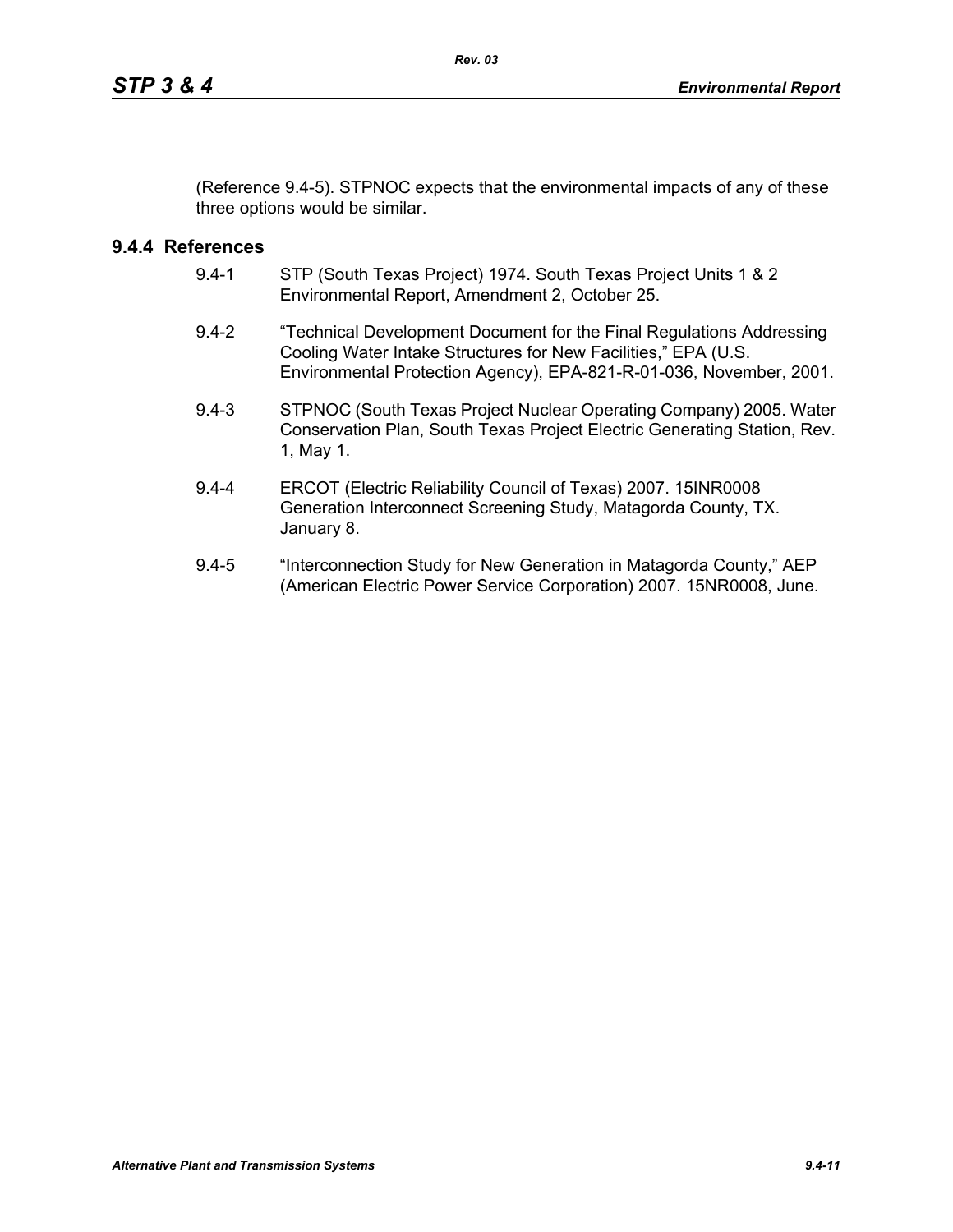| <b>Factors Affecting System</b><br><b>Selection</b>                 | <b>Cooling Reservoir</b><br>(Base Case)                                                                                                                                                                                                                                                                                                                                                                                                                                                              | <b>Spray Canal</b>                                                                                                                                                                                                                     | <b>Mechanical Draft Wet Cooling Tower</b><br>(MDCT)                                                                                                                                                                                                                                                                                                                    |
|---------------------------------------------------------------------|------------------------------------------------------------------------------------------------------------------------------------------------------------------------------------------------------------------------------------------------------------------------------------------------------------------------------------------------------------------------------------------------------------------------------------------------------------------------------------------------------|----------------------------------------------------------------------------------------------------------------------------------------------------------------------------------------------------------------------------------------|------------------------------------------------------------------------------------------------------------------------------------------------------------------------------------------------------------------------------------------------------------------------------------------------------------------------------------------------------------------------|
| Land Use: Onsite Land<br>Considerations [1]                         | Existing 7,000-acre MCR currently<br>operating at the STP site.                                                                                                                                                                                                                                                                                                                                                                                                                                      | Spray canal system (approximately 150<br>acres) could be placed within the<br>existing STP site. An additional 680<br>acres would be required for the intake<br>canal corridor.                                                        | MDCT system (approximately 70<br>acres) could be placed within the<br>existing STP site. An additional 630<br>acres would be required for the intake<br>canal corridor. System could be placed<br>within the confines of the existing STP<br>site.                                                                                                                     |
| Land Use: Terrain<br>considerations                                 | Terrain features of the STP site support<br>a cooling reservoir with adequate<br>capacity to support four units.                                                                                                                                                                                                                                                                                                                                                                                     | Terrain features of the STP site are<br>suitable for a spray canal system.                                                                                                                                                             | Terrain features of the STP site are<br>suitable for a MDCT system.                                                                                                                                                                                                                                                                                                    |
| Water Use: Annual<br><b>Average Consumptive Use</b><br>(acre-ft/yr) | 43,000                                                                                                                                                                                                                                                                                                                                                                                                                                                                                               | 47,000                                                                                                                                                                                                                                 | 45,000                                                                                                                                                                                                                                                                                                                                                                 |
| <b>Atmospheric Effects</b>                                          | NUREG-1555 notes that the plume<br>from a cooling pond like the MCR<br>would exist as a fog over the pond or<br>as ground level fog evaporating within<br>300 meters from the pond, or lift to<br>become stratus for winds less than or<br>equal to 2.2 meters per second.<br>Elevated plumes and the associated<br>shadowing would not be expected from<br>operation of the MCR. In addition,<br>NUREG-1555 concludes that drift from<br>a cooling pond or lake would not need<br>to be considered. | A spray canal system could produce a<br>low-lying visible water droplet plume<br>and encourage formation of fog above<br>the heated pond. These impacts would<br>be localized and short-lived, and would<br>not disrupt the viewscape. | The system would emit water droplets<br>(drift) and intermittently produce a<br>visible vapor plume. The drift droplets<br>would be a minor source of particulate<br>matter and salt deposition. The water<br>vapor plume would not contribute to<br>fogging or icing conditions on local road<br>systems. Aesthetic impacts from the<br>visible plume would be small. |
| Thermal and Physical<br><b>Effects</b>                              | Thermal load to the MCR would be<br>additive to the thermal load from STP 1<br>& 2. The MCR was designed to<br>accommodate the thermal load of four<br>units.                                                                                                                                                                                                                                                                                                                                        | Thermal load would be rejected to the<br>spray canal reducing the thermal load<br>to the MCR relative to the base case.<br>Discharges to the Colorado River<br>would meet water quality standards.                                     | MDCT system would discharge a small<br>thermal load to the MCR relative to the<br>base case. Discharges to the Colorado<br>River would meet water quality<br>standards.                                                                                                                                                                                                |

*Alternative Plant and Transmission Systems* 

Alternative Plant and Transmission Systems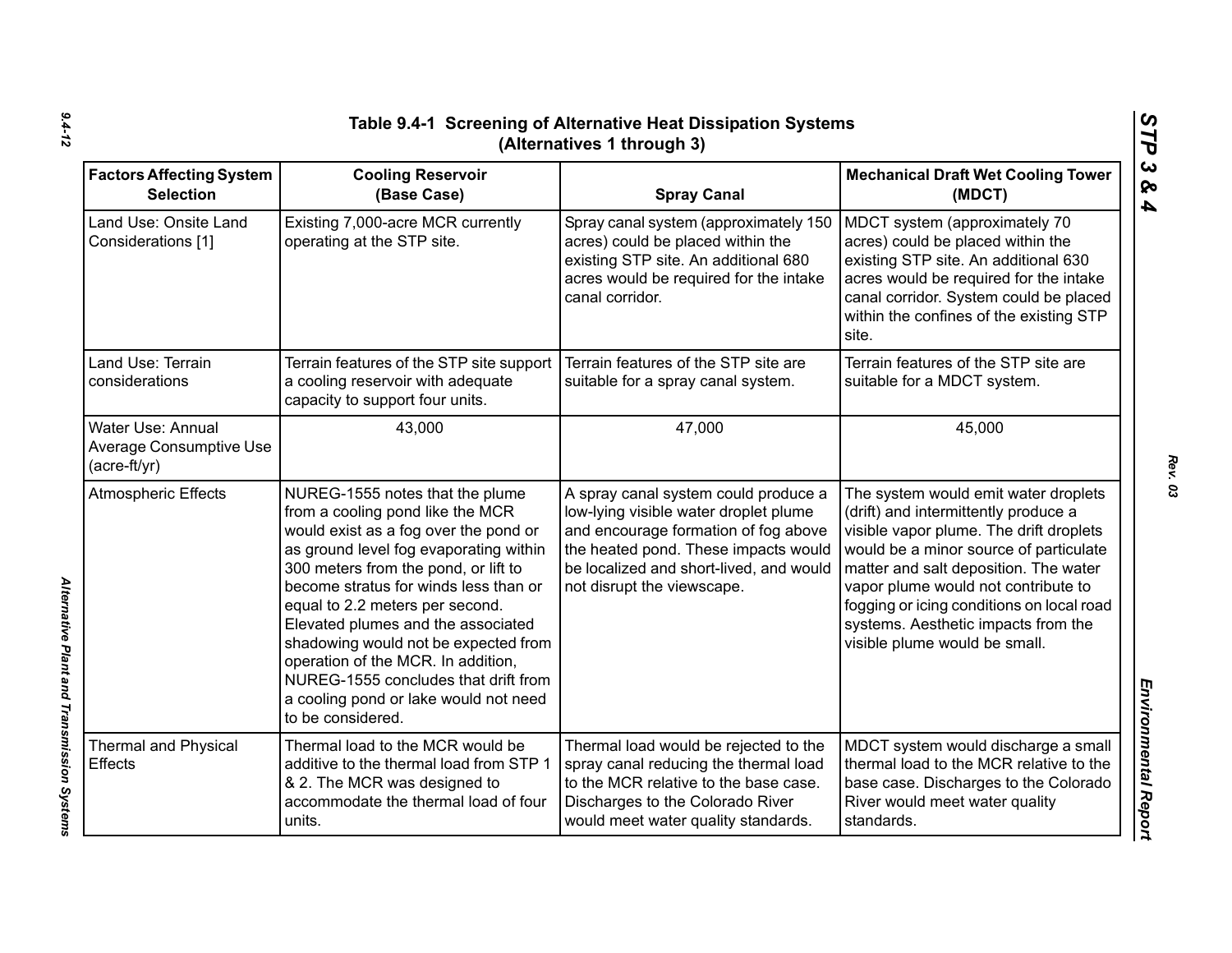| <b>Factors Affecting System</b>                     | <b>Cooling Reservoir</b>                                                                                                                                                                                                                                | <b>Spray Canal</b>                                                                                                                                                                                                                                     | <b>Mechanical Draft Wet Cooling Tower</b>                                                                                                                                                                                                                                                                                                                                                                                        |
|-----------------------------------------------------|---------------------------------------------------------------------------------------------------------------------------------------------------------------------------------------------------------------------------------------------------------|--------------------------------------------------------------------------------------------------------------------------------------------------------------------------------------------------------------------------------------------------------|----------------------------------------------------------------------------------------------------------------------------------------------------------------------------------------------------------------------------------------------------------------------------------------------------------------------------------------------------------------------------------------------------------------------------------|
| <b>Selection</b>                                    | (Base Case)                                                                                                                                                                                                                                             |                                                                                                                                                                                                                                                        | (MDCT)                                                                                                                                                                                                                                                                                                                                                                                                                           |
| Noise Impacts [2]                                   | Emits broadband noise that is largely                                                                                                                                                                                                                   | Emits broadband noise that is largely                                                                                                                                                                                                                  | Emits broadband noise that is largely                                                                                                                                                                                                                                                                                                                                                                                            |
|                                                     | indistinguishable from background and                                                                                                                                                                                                                   | indistinguishable from background and                                                                                                                                                                                                                  | indistinguishable from background and                                                                                                                                                                                                                                                                                                                                                                                            |
|                                                     | unobtrusive. Continuous noise level at                                                                                                                                                                                                                  | unobtrusive. Continuous noise level at                                                                                                                                                                                                                 | unobtrusive. Continuous noise level at                                                                                                                                                                                                                                                                                                                                                                                           |
|                                                     | site boundary estimated at 43 dBA.                                                                                                                                                                                                                      | site boundary estimated at 42 dBA.                                                                                                                                                                                                                     | site boundary estimated at 52 dBA.                                                                                                                                                                                                                                                                                                                                                                                               |
| Aesthetics and<br><b>Recreational Benefits</b>      | Consumptive water use and discharges<br>for the cooling reservoir would be<br>consistent with minimum stream flow<br>requirements for Colorado River<br>navigation and environmental<br>maintenance, fish and wildlife water<br>demand, and recreation. | Consumptive water use and discharges<br>for a spray canal system would be<br>consistent with minimum stream flow<br>requirements for Colorado River<br>navigation and environmental<br>maintenance, fish and wildlife water<br>demand, and recreation. | MDCT structures would pose higher<br>visual impacts than cooling reservoir or<br>spray canal alternatives. The plumes<br>resemble clouds and would not disrupt<br>the viewscape. Consumptive water use<br>and discharges for a MDCT system<br>would be consistent with minimum<br>stream flow requirements for Colorado<br>River navigation and environmental<br>maintenance, fish and wildlife water<br>demand, and recreation. |
| Legislative Restrictions                            | Approach and through-screen                                                                                                                                                                                                                             | Intake structure would meet Section                                                                                                                                                                                                                    | Intake structure would meet Section                                                                                                                                                                                                                                                                                                                                                                                              |
|                                                     | velocities are regulated by EPA and                                                                                                                                                                                                                     | 316(b) of the CWA and the                                                                                                                                                                                                                              | 316(b) of the CWA and the                                                                                                                                                                                                                                                                                                                                                                                                        |
|                                                     | subject to review under best                                                                                                                                                                                                                            | implementing regulations, as                                                                                                                                                                                                                           | implementing regulations, as                                                                                                                                                                                                                                                                                                                                                                                                     |
|                                                     | management practices (see Section                                                                                                                                                                                                                       | applicable. TPDES discharge permit                                                                                                                                                                                                                     | applicable. TPDES discharge permit                                                                                                                                                                                                                                                                                                                                                                                               |
|                                                     | 5.3.1.2). The approach velocity for the                                                                                                                                                                                                                 | thermal discharge limitation would                                                                                                                                                                                                                     | thermal discharge limitation would                                                                                                                                                                                                                                                                                                                                                                                               |
|                                                     | intake for STP 1 & 2 was designed to                                                                                                                                                                                                                    | address the additional thermal load                                                                                                                                                                                                                    | address the additional thermal load                                                                                                                                                                                                                                                                                                                                                                                              |
|                                                     | be 0.5 fps. The intake structure built for                                                                                                                                                                                                              | from blowdown. Storage of makeup                                                                                                                                                                                                                       | from blowdown. Storage of makeup                                                                                                                                                                                                                                                                                                                                                                                                 |
|                                                     | STP 1 & 2 has unused pumping                                                                                                                                                                                                                            | and blowdown at the STP site would                                                                                                                                                                                                                     | and blowdown at the STP site would                                                                                                                                                                                                                                                                                                                                                                                               |
|                                                     | capacity to accommodate the new                                                                                                                                                                                                                         | mitigate the impacts to the river.                                                                                                                                                                                                                     | mitigate the impacts to the river.                                                                                                                                                                                                                                                                                                                                                                                               |
|                                                     | units. The approach velocity of 0.5 fps                                                                                                                                                                                                                 | Regulatory restrictions would not                                                                                                                                                                                                                      | Regulatory restrictions would not                                                                                                                                                                                                                                                                                                                                                                                                |
|                                                     | is not expected to change when STP 3                                                                                                                                                                                                                    | negatively impact application of this                                                                                                                                                                                                                  | negatively impact application of this                                                                                                                                                                                                                                                                                                                                                                                            |
|                                                     | & 4 become operational.                                                                                                                                                                                                                                 | heat dissipation system.                                                                                                                                                                                                                               | heat dissipation system.                                                                                                                                                                                                                                                                                                                                                                                                         |
| Is this a suitable alternative<br>for the STP site? | Yes                                                                                                                                                                                                                                                     | Yes                                                                                                                                                                                                                                                    | Yes                                                                                                                                                                                                                                                                                                                                                                                                                              |

*STP 3 & 4*

 $9.4 - 13$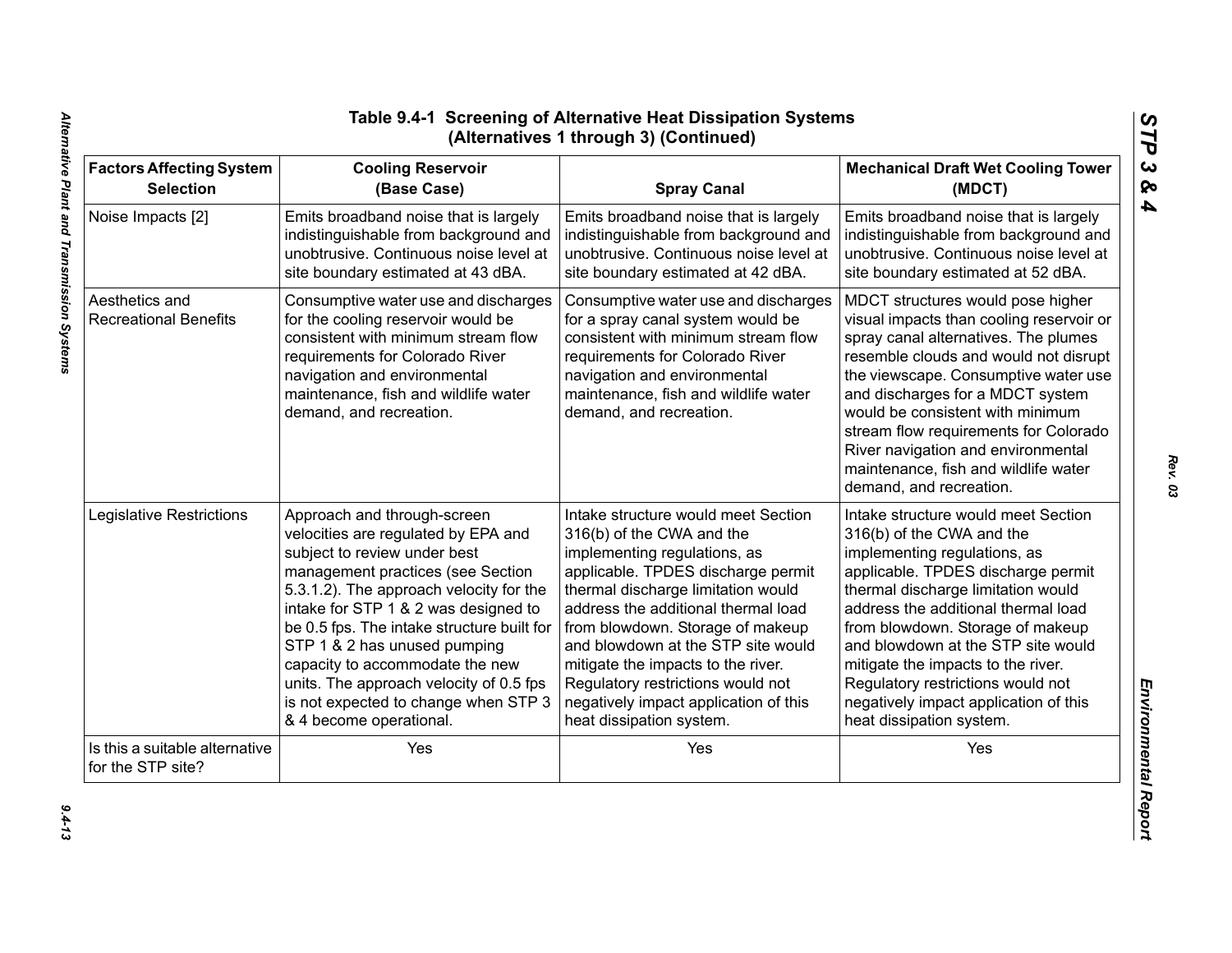- *9.4-14*
- 
- $(1)$  Accessors of the rich requirements (2.25 are once to the was assumed to furth these water storage requirements.<br>
Caroline of the control of the state of the state of the state of the state of the state of the state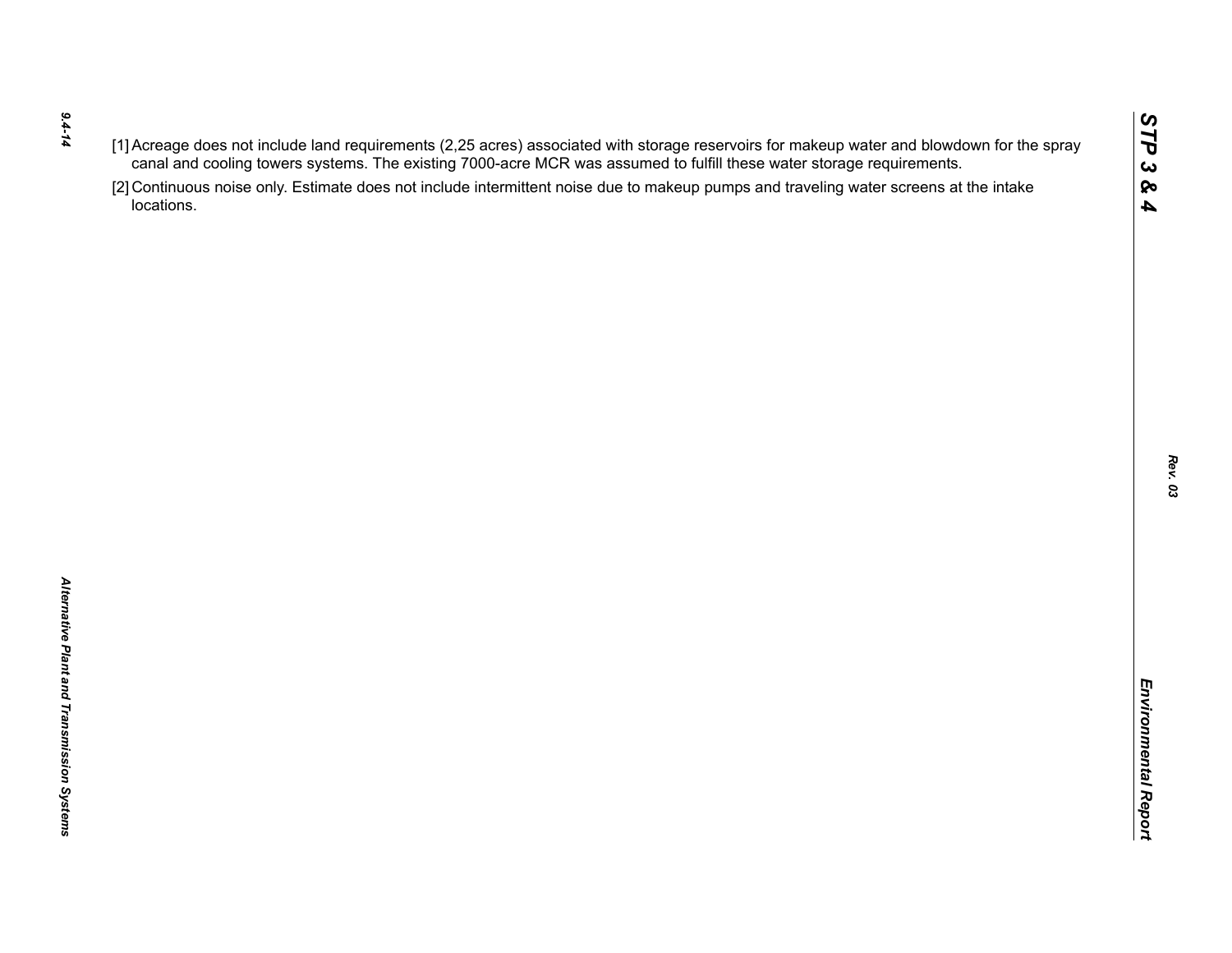| <b>Factors Affecting System</b><br><b>Selection</b>           | <b>Natural Draft Wet Cooling Towers</b><br>(NDCT)                                                                                                                                                                                                                                                                                                                         | <b>Mechanical Draft Wet/Dry Cooling</b><br><b>Towers (MDW/DCT)</b>                                                                                                                                                                                                                                                                                                                       | <b>Fan-Assisted Natural Draft Cooling</b><br><b>Towers (FNDCT)</b>                                                                                                                                                                                                                                                                                                     |
|---------------------------------------------------------------|---------------------------------------------------------------------------------------------------------------------------------------------------------------------------------------------------------------------------------------------------------------------------------------------------------------------------------------------------------------------------|------------------------------------------------------------------------------------------------------------------------------------------------------------------------------------------------------------------------------------------------------------------------------------------------------------------------------------------------------------------------------------------|------------------------------------------------------------------------------------------------------------------------------------------------------------------------------------------------------------------------------------------------------------------------------------------------------------------------------------------------------------------------|
| Land Use: Onsite Land<br>Considerations [1]                   | NDCT system (approximately 80<br>acres) could be placed within the<br>existing STP site. An additional 630<br>acres would be required for the<br>intake canal corridor.                                                                                                                                                                                                   | MDW/DCT system (~70 acres) could<br>be placed within the existing STP site.<br>An additional 630 acres would be<br>required for the intake canal corridor.                                                                                                                                                                                                                               | Fan-assisted NDCT system<br>(approximately 70 acres) could be<br>placed within the existing STP site. An<br>additional 630 acres would be required<br>for the intake canal corridor.                                                                                                                                                                                   |
| Land Use: Terrain<br>considerations                           | Terrain features of the STP site are<br>suitable for a NDCT system.                                                                                                                                                                                                                                                                                                       | Terrain features of the STP site are<br>suitable for a MDW/DCT system.                                                                                                                                                                                                                                                                                                                   | Terrain features of the STP site are<br>suitable for a fan-assisted NDCT<br>system.                                                                                                                                                                                                                                                                                    |
| Water Use: Annual Average<br>Consumptive Use (acre-<br>ft/yr) | 45,000                                                                                                                                                                                                                                                                                                                                                                    | 42,000                                                                                                                                                                                                                                                                                                                                                                                   | 45,000                                                                                                                                                                                                                                                                                                                                                                 |
| <b>Atmospheric Effects</b>                                    | The system would emit water<br>droplets (drift) and intermittently<br>produce a visible vapor plume. The<br>drift droplets would be a minor<br>source of particulate matter and salt<br>deposition. The water vapor plume<br>would not contribute to fogging or<br>icing conditions on local road<br>systems. Aesthetic impacts from the<br>visible plume would be small. | The system would emit water droplets<br>(drift) and intermittently produce a<br>visible vapor plume. The drift droplets<br>would be a minor source of particulate<br>matter and salt deposition. The water<br>vapor plume would result in minimal<br>additional fogging but no icing<br>conditions on local road systems.<br>Aesthetic impacts from the visible<br>plume would be small. | The system would emit water droplets<br>(drift) and intermittently produce a<br>visible vapor plume. The drift droplets<br>would be a minor source of particulate<br>matter and salt deposition. The water<br>vapor plume would not contribute to<br>fogging or icing conditions on local road<br>systems. Aesthetic impacts from the<br>visible plume would be small. |
| <b>Thermal and Physical</b><br>Effects                        | MDW/DCT system would discharge a<br>NDCT system would discharge a<br>small thermal load to the MCR<br>small thermal load to the MCR relative<br>relative to the base case. Discharges<br>to the base case. Discharges to the<br>to the Colorado River would meet<br>Colorado River would meet water<br>water quality standards.<br>quality standards.                     |                                                                                                                                                                                                                                                                                                                                                                                          | Fan-assisted NDCT system would<br>discharge a small thermal load to the<br>MCR relative to the base case.<br>Discharges to the Colorado River<br>would meet water quality standards.                                                                                                                                                                                   |
| Noise Impacts [2]                                             | Emits broadband noise that is largely<br>indistinguishable from background<br>and unobtrusive. Continuous noise<br>level at site boundary estimated at<br>44 dBA.                                                                                                                                                                                                         | Emits broadband noise that is largely<br>indistinguishable from background and<br>unobtrusive. Continuous noise level at<br>site boundary estimated at 52 dBA.                                                                                                                                                                                                                           | Emits broadband noise that is largely<br>indistinguishable from background and<br>unobtrusive. Continuous noise level at<br>site boundary estimated at 54 dBA.                                                                                                                                                                                                         |

*STP 3 & 4*

 $9.4 - 15$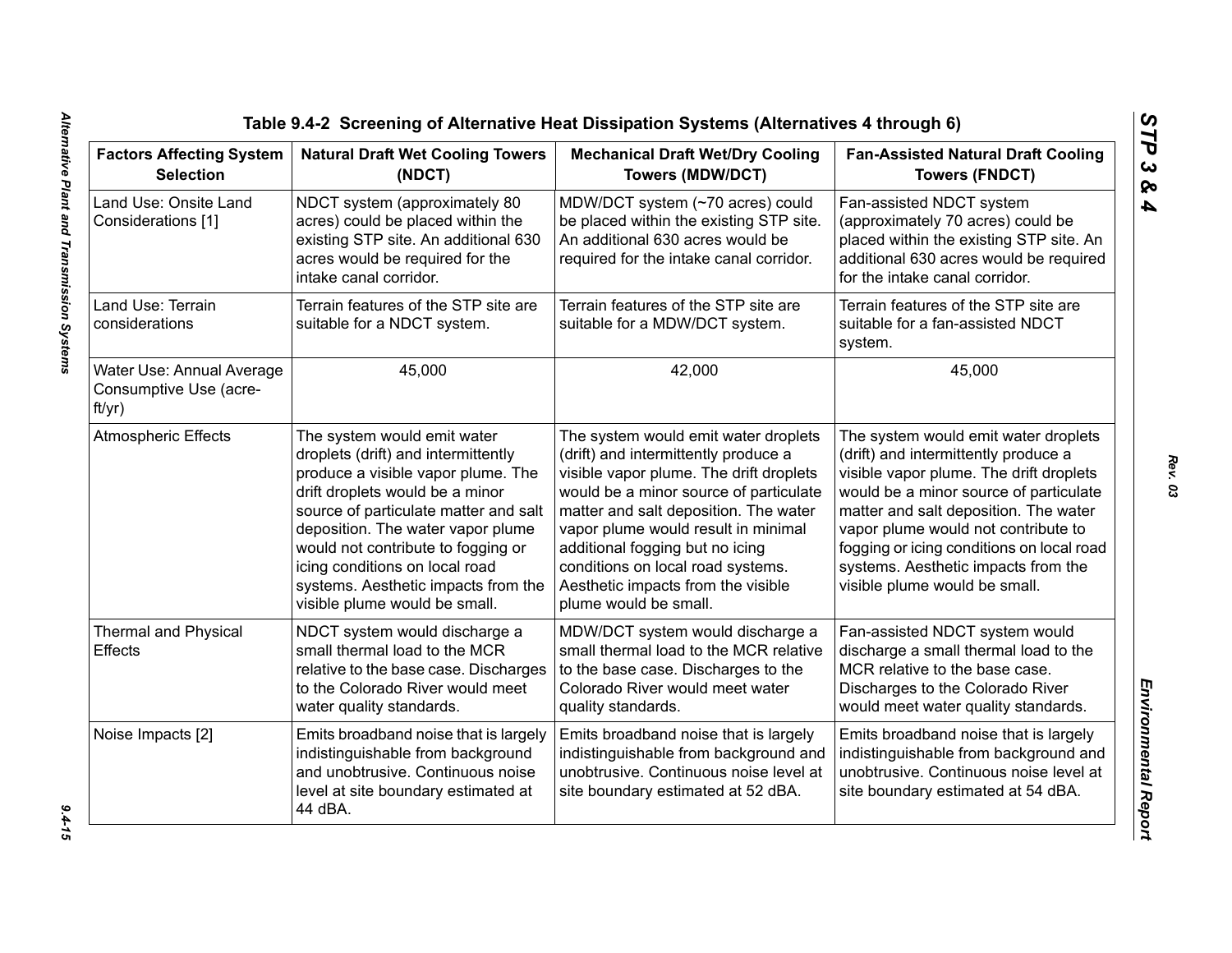| <b>Factors Affecting System</b>                     | <b>Natural Draft Wet Cooling Towers</b>                                                                                                                                                                                                                                                                                                                                                                                              | <b>Mechanical Draft Wet/Dry Cooling</b>                                                                                                                                                                                                                                                                                                                                                                                                   | <b>Fan-Assisted Natural Draft Cooling</b>                                                                                                                                                                                                                                                                                                                                                                                                                                       |  |
|-----------------------------------------------------|--------------------------------------------------------------------------------------------------------------------------------------------------------------------------------------------------------------------------------------------------------------------------------------------------------------------------------------------------------------------------------------------------------------------------------------|-------------------------------------------------------------------------------------------------------------------------------------------------------------------------------------------------------------------------------------------------------------------------------------------------------------------------------------------------------------------------------------------------------------------------------------------|---------------------------------------------------------------------------------------------------------------------------------------------------------------------------------------------------------------------------------------------------------------------------------------------------------------------------------------------------------------------------------------------------------------------------------------------------------------------------------|--|
| <b>Selection</b>                                    | (NDCT)                                                                                                                                                                                                                                                                                                                                                                                                                               | <b>Towers (MDW/DCT)</b>                                                                                                                                                                                                                                                                                                                                                                                                                   | <b>Towers (FNDCT)</b>                                                                                                                                                                                                                                                                                                                                                                                                                                                           |  |
| Aesthetics and Recreational<br><b>Benefits</b>      | NDCT structures would pose the<br>highest visual impact due to their<br>height (approximately 500 feet). The<br>plumes resemble clouds and would<br>not disrupt the viewscape.<br>Consumptive water use and<br>discharges for a NDCT system<br>would be consistent with minimum<br>stream flow requirements for<br>Colorado River navigation and<br>environmental maintenance, fish and<br>wildlife water demand, and<br>recreation. | MDW/DCT structures would pose<br>higher visual impacts than cooling<br>reservoir or spray canal alternatives.<br>The plumes resemble clouds and<br>would not disrupt the viewscape.<br>Consumptive water use and discharges<br>for a MDW/DCT system would be<br>consistent with minimum stream flow<br>requirements for Colorado River<br>navigation and environmental<br>maintenance, fish and wildlife water<br>demand, and recreation. | Fan-assisted NDCT structures (height<br>$\sim$ 180 ft) would pose visual impacts<br>greater than MDCT but less than<br>conventional NDCT. The plumes<br>resemble clouds and would not disrupt<br>the viewscape.<br>Consumptive water use and discharges<br>for a fan-assisted NDCT system would<br>be consistent with minimum stream<br>flow requirements for Colorado River<br>navigation and environmental<br>maintenance, fish and wildlife water<br>demand, and recreation. |  |
| Legislative Restrictions                            | Intake structure would meet Section                                                                                                                                                                                                                                                                                                                                                                                                  | Intake structure would meet Section                                                                                                                                                                                                                                                                                                                                                                                                       | Intake structure would meet Section                                                                                                                                                                                                                                                                                                                                                                                                                                             |  |
|                                                     | 316(b) of the CWA and the                                                                                                                                                                                                                                                                                                                                                                                                            | 316(b) of the CWA and the                                                                                                                                                                                                                                                                                                                                                                                                                 | 316(b) of the CWA and the                                                                                                                                                                                                                                                                                                                                                                                                                                                       |  |
|                                                     | implementing regulations, as                                                                                                                                                                                                                                                                                                                                                                                                         | implementing regulations, as                                                                                                                                                                                                                                                                                                                                                                                                              | implementing regulations, as                                                                                                                                                                                                                                                                                                                                                                                                                                                    |  |
|                                                     | applicable. TPDES discharge permit                                                                                                                                                                                                                                                                                                                                                                                                   | applicable. TPDES discharge permit                                                                                                                                                                                                                                                                                                                                                                                                        | applicable. TPDES discharge permit                                                                                                                                                                                                                                                                                                                                                                                                                                              |  |
|                                                     | thermal discharge limitation would                                                                                                                                                                                                                                                                                                                                                                                                   | thermal discharge limitation would                                                                                                                                                                                                                                                                                                                                                                                                        | thermal discharge limitation would                                                                                                                                                                                                                                                                                                                                                                                                                                              |  |
|                                                     | address the additional thermal load                                                                                                                                                                                                                                                                                                                                                                                                  | address the additional thermal load                                                                                                                                                                                                                                                                                                                                                                                                       | address the additional thermal load                                                                                                                                                                                                                                                                                                                                                                                                                                             |  |
|                                                     | from blowdown. Storage of makeup                                                                                                                                                                                                                                                                                                                                                                                                     | from blowdown. Storage of makeup                                                                                                                                                                                                                                                                                                                                                                                                          | from blowdown. Storage of makeup                                                                                                                                                                                                                                                                                                                                                                                                                                                |  |
|                                                     | and blowdown at the STP site would                                                                                                                                                                                                                                                                                                                                                                                                   | and blowdown at the STP site would                                                                                                                                                                                                                                                                                                                                                                                                        | and blowdown at the STP site would                                                                                                                                                                                                                                                                                                                                                                                                                                              |  |
|                                                     | mitigate the impacts to the river.                                                                                                                                                                                                                                                                                                                                                                                                   | mitigate the impacts to the river.                                                                                                                                                                                                                                                                                                                                                                                                        | mitigate the impacts to the river.                                                                                                                                                                                                                                                                                                                                                                                                                                              |  |
|                                                     | Regulatory restrictions would not                                                                                                                                                                                                                                                                                                                                                                                                    | Regulatory restrictions would not                                                                                                                                                                                                                                                                                                                                                                                                         | Regulatory restrictions would not                                                                                                                                                                                                                                                                                                                                                                                                                                               |  |
|                                                     | negatively impact application of this                                                                                                                                                                                                                                                                                                                                                                                                | negatively impact application of this                                                                                                                                                                                                                                                                                                                                                                                                     | negatively impact application of this                                                                                                                                                                                                                                                                                                                                                                                                                                           |  |
|                                                     | heat dissipation system.                                                                                                                                                                                                                                                                                                                                                                                                             | heat dissipation system.                                                                                                                                                                                                                                                                                                                                                                                                                  | heat dissipation system.                                                                                                                                                                                                                                                                                                                                                                                                                                                        |  |
| Is this a suitable alternative<br>for the STP site? | Yes                                                                                                                                                                                                                                                                                                                                                                                                                                  | Yes                                                                                                                                                                                                                                                                                                                                                                                                                                       | Yes                                                                                                                                                                                                                                                                                                                                                                                                                                                                             |  |

*9.4-16*

*Rev. 03*

*STP 3 & 4*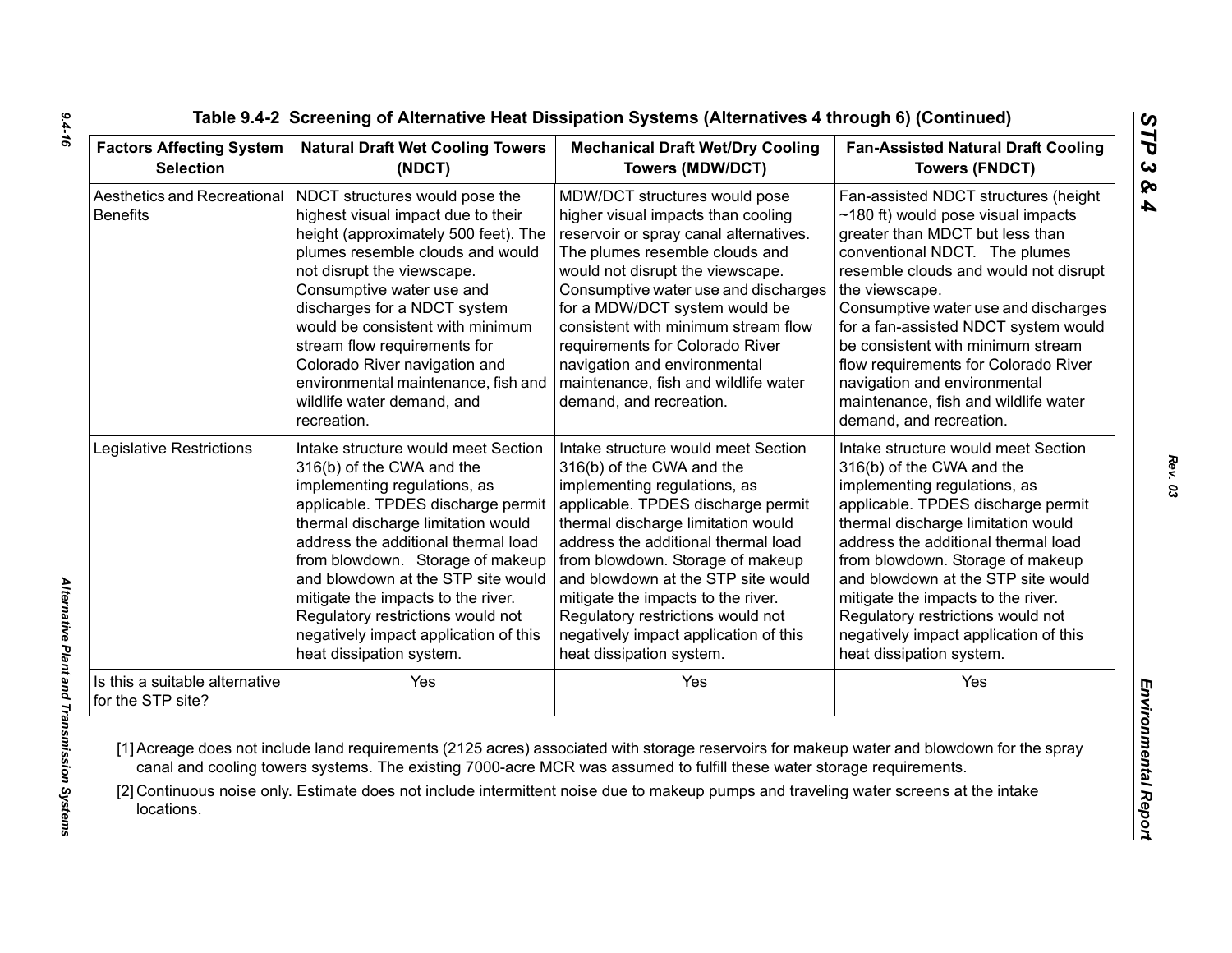| <b>Attribute</b>                                    | <b>Option 1 - Intake Along</b><br><b>Existing Dike</b>                                                                                                                                | <b>Option 2 - Intake West of Combined</b><br>STP 1 & 2 and 3 & 4 Discharge                                                                                                                                                                                                         | <b>Option 3 - Offshore</b><br><b>Intake</b>                       | Option 4 - Intake<br><b>Between Existing</b><br>STP 1 & 2 Intake and<br><b>Discharge</b>                                                                                                                                                 |
|-----------------------------------------------------|---------------------------------------------------------------------------------------------------------------------------------------------------------------------------------------|------------------------------------------------------------------------------------------------------------------------------------------------------------------------------------------------------------------------------------------------------------------------------------|-------------------------------------------------------------------|------------------------------------------------------------------------------------------------------------------------------------------------------------------------------------------------------------------------------------------|
| <b>MCR Perimeter</b><br><b>Embankment Integrity</b> | Provides sufficient clear<br>distance from the<br>excavation for construction<br>of the intake structure to the<br>perimeter embankment to<br>pose no risk to<br>embankment integrity | Intake structure located at least 200<br>feet from base of perimeter<br>embankment to eliminate possible<br>stability issues and embankment<br>displacement/deformation.<br>Approximately 400 foot width cut from<br>top of berm to allow passage for<br>circulating water piping. | Similar to Option 2                                               | Similar to Option 2                                                                                                                                                                                                                      |
| Room for Expansion                                  | Location can accommodate<br>a larger intake structure<br>with minor adjustments                                                                                                       | <b>NA</b>                                                                                                                                                                                                                                                                          | <b>NA</b>                                                         | Limited space and<br>accessibility for<br>construction activities.<br>Location does not allow for<br>expansion (e.g., if required<br>flow rates increase due to<br>condenser configuration)                                              |
| Ease of Construction                                | Optimum access allowing<br>straight forward<br>construction methods                                                                                                                   | <b>NA</b>                                                                                                                                                                                                                                                                          | Cost of underwater<br>construction would be<br>prohibitively high | Circulating water piping<br>would block existing<br>access road from<br>embankment base road to<br>top of berm road.<br>Unacceptable to obstruct<br>the access road as it is<br>used daily to service the<br>STP 1 & 2 intake structure. |
| Cooling Efficiency                                  | <b>NA</b>                                                                                                                                                                             | Could impede cooling efficiency by the<br>MCR as it reduces by half the cooling<br>water flow path between the discharge<br>outfall and the respective intakes of<br>either the existing plant or the new<br>units                                                                 | <b>NA</b>                                                         | <b>NA</b>                                                                                                                                                                                                                                |

 $9.4 - 17$